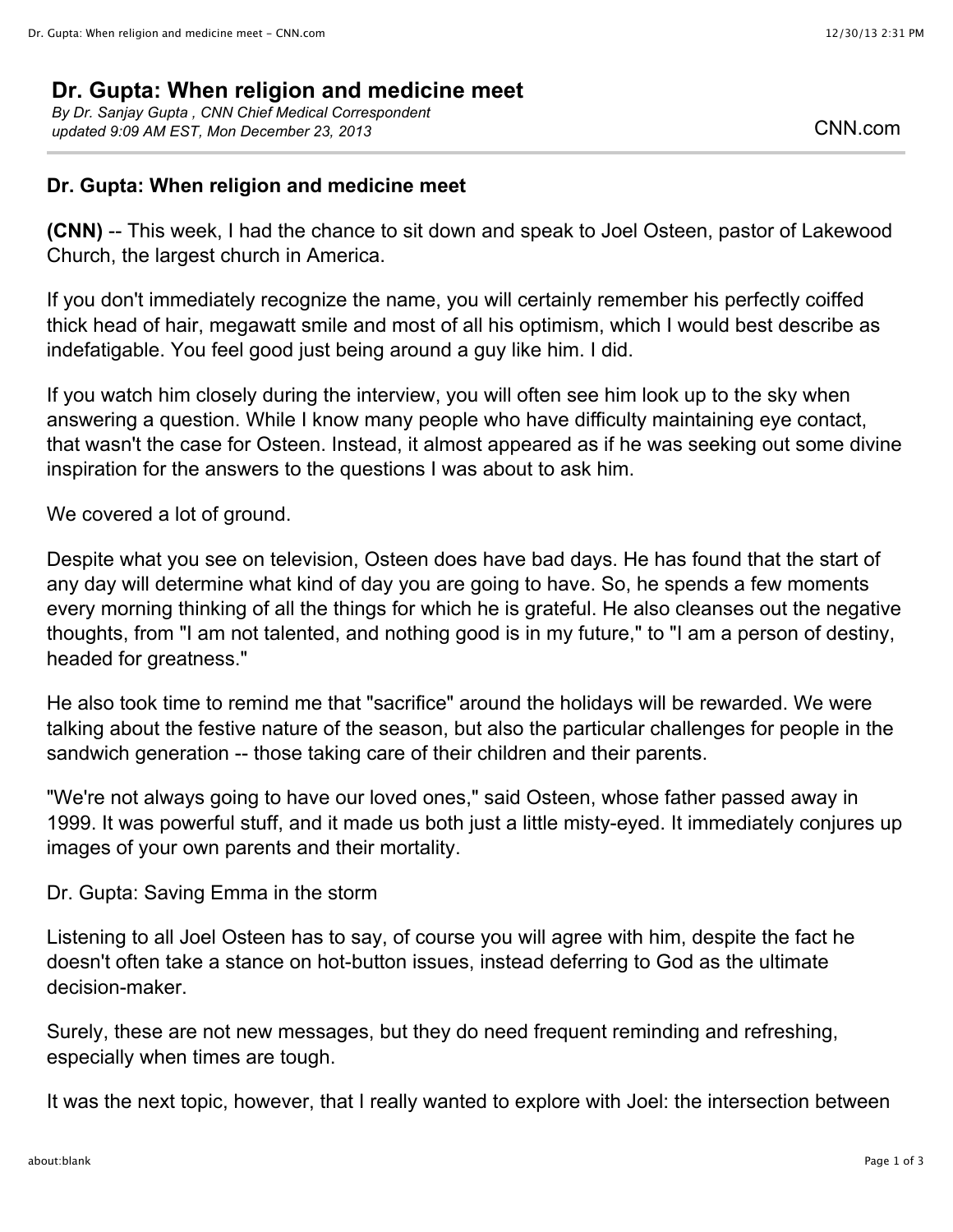faith, science and healing.

He started by telling the story of his own mother, Dodie Osteen, who was diagnosed with terminal cancer back in 1981. She was told "there was no treatment that could be given to her."

It was liver cancer, and she was just 48 years old. Osteen told me, "She prayed, she believed, and she quoted scripture. Thirty-something years later, she's alive."

Osteen is describing a sort of faith healing or at least the power of prayer, and it is an issue that deeply divides the medical community.

According to Gallup polls, 92% of Americans believe in God. And 80% believe in the power of God or prayer to improve the course of their illness.

We know that many people turn to God during times of illness, either in public or private. It is a profoundly human response, but also based on belief in some mechanism that we can't explain.

Critics worry that studying prayer relies on the assumption of supernatural intervention, which will always place it outside the realm of science. At its worst, they say, people may rely solely on prayer instead of proven, effective treatments.

It is not that science hasn't tried to prove and even describe the impact of prayer on healing.

A review of nearly 50 studies involving 125,000 people showed those with low levels of religious involvement had odds of early mortality that were 1.29 times higher than for those with high levels of religious involvement. Religious groups such as Mormons, Seventh-day Adventists and Amish have lower rates of heart disease and cancer.

[Dr. Gupta: Better health not about Obamacare, it's about you](http://www.cnn.com/2013/12/02/opinion/gupta-health-optimize/index.html)

There has also been a fair amount of research into the mechanism of psychoneuroendocrinology, the relationship between psychology, endocrinology and neuroscience -- in other words, the interactions between the mind, hormones and brain.

That could account for the results [Herbert Benson](http://www.massgeneral.org/bhi/about/) cites about the positive impact of prayer on heart disease.

Part of the conflict for the medical community is that many of the studies show variable results even within the same groups of people. Critics worry aloud that you simply can't make prayer consistent -- or ever "dose" it like a medicine.

When it comes to the power of prayer, though, proponents and critics do find some common ground. They both cite evidence that when it comes to our health, prayers and faith may have less to do about God than it does with optimism overall.